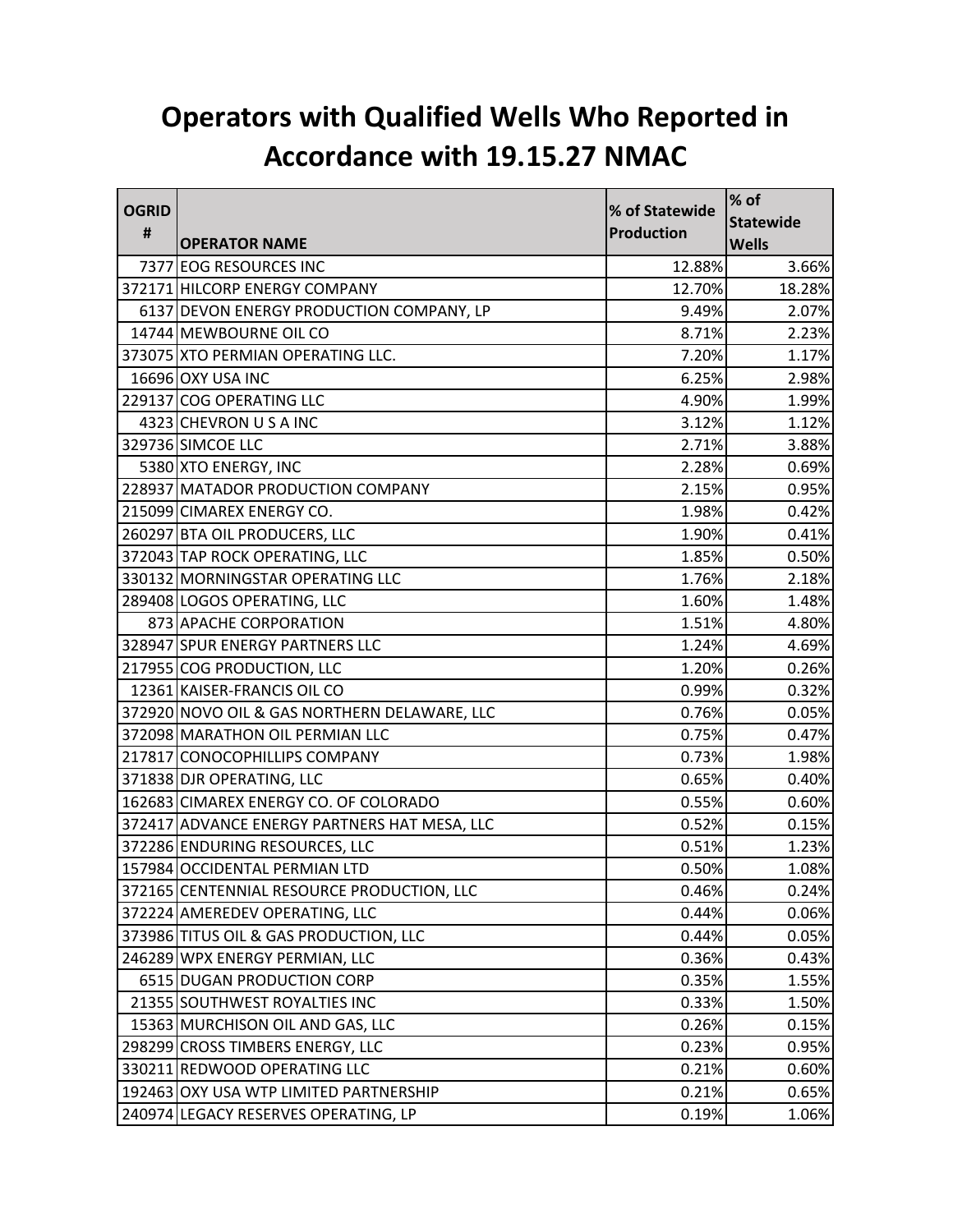| 3080 BURNETT OIL CO INC                              | 0.16% | 0.39% |
|------------------------------------------------------|-------|-------|
| 330447 CONTANGO RESOURCES, INC.                      | 0.15% | 0.89% |
| 370080 BREITBURN OPERATING LP                        | 0.15% | 0.42% |
| 13837 MACK ENERGY CORP                               | 0.14% | 0.45% |
| 329326 FAE II OPERATING LLC                          | 0.12% | 1.35% |
| 372834 EPIC ENERGY, L.L.C.                           | 0.12% | 0.61% |
| 330220 RAYBAW OPERATING, LLC                         | 0.10% | 0.20% |
| 330423 EXTEX OPERATING COMPANY                       | 0.10% | 0.60% |
| 10155 HARVARD PETROLEUM COMPANY, LLC                 | 0.09% | 0.43% |
| 372497 RIM OPERATING, INC.                           | 0.07% | 0.19% |
| 11859 JICARILLA ENERGY CO                            | 0.07% | 0.02% |
| 14634 MERRION OIL & GAS CORP                         | 0.06% | 0.11% |
| 373495 MUSTANG RESOURCES LLC                         | 0.06% | 0.14% |
| 151416 FASKEN OIL & RANCH LTD                        | 0.06% | 0.18% |
| 330396 AVANT OPERATING, LLC                          | 0.06% | 0.01% |
| 330968 SILVERBACK OPERATING II, LLC                  | 0.06% | 0.39% |
| 328565 BAM PERMIAN OPERATING, LLC                    | 0.05% | 0.14% |
| 150182 ROBERT L BAYLESS PRODUCER LLC                 | 0.05% | 0.10% |
| 37197 WEST LARGO CORP                                | 0.04% | 0.04% |
| 371710 ADVANCED WIRELESS COMMUNICATIONS, L.L.C.      | 0.04% | 0.39% |
| 14187 MARSHALL & WINSTON INC                         | 0.04% | 0.04% |
| 17213 PENROC OIL CORP                                | 0.04% | 0.46% |
| 141852 M & G DRLG CO INC                             | 0.03% | 0.13% |
| 372210 LONGFELLOW ENERGY, LP                         | 0.03% | 0.13% |
| 17985 PREMIER OIL & GAS INC                          | 0.03% | 0.19% |
| 329748 TASCOSA ENERGY PARTNERS, L.L.C                | 0.03% | 0.05% |
| 1092 ARMSTRONG ENERGY CORP                           | 0.03% | 0.16% |
| 2096 BENSON-MONTIN-GREER DRILLING CORP               | 0.03% | 0.12% |
| 330949 SCOUT ENERGY MANAGEMENT LLC                   | 0.02% | 0.19% |
| 372262 SPC RESOURCES, LLC                            | 0.02% | 0.03% |
| 329487 BXP OPERATING, LLC                            | 0.02% | 1.15% |
| 20572 SG INTERESTS I LTD                             | 0.02% | 0.07% |
| 328449 CATENA RESOURCES OPERATING, LLC               | 0.02% | 0.09% |
| 208706 HUNTINGTON ENERGY, LLC                        | 0.02% | 0.00% |
| 21712 STRATA PRODUCTION CO                           | 0.02% | 0.06% |
| 20208 SAN JUAN RESOURCES, INC.                       | 0.02% | 0.06% |
| 4838 COLEMAN OIL & GAS INC                           | 0.02% | 0.03% |
| 371618 RELIABLE PRODUCTION LLC                       | 0.02% | 0.08% |
| 374138 PETROLEUM EXPLORATION COMPANY LTD., LIMITED P | 0.02% | 0.17% |
| 213179 H L BROWN OPERATING, LLC                      | 0.02% | 0.03% |
| 329344 PRIMA EXPLORATION, INC.                       | 0.01% | 0.04% |
| 247692 JAY MANAGEMENT COMPANY, LLC                   | 0.01% | 0.08% |
| 371416 FORTY ACRES ENERGY, LLC                       | 0.01% | 0.31% |
| 14462 ME-TEX OIL & GAS INC                           | 0.01% | 0.05% |
| 24010 V-F PETROLEUM INC                              | 0.01% | 0.13% |
| 20389 SCHALK DEVELOPMENT CO                          | 0.01% | 0.05% |
| 12683 KIMBELL OIL CO OF TEXAS                        | 0.01% | 0.04% |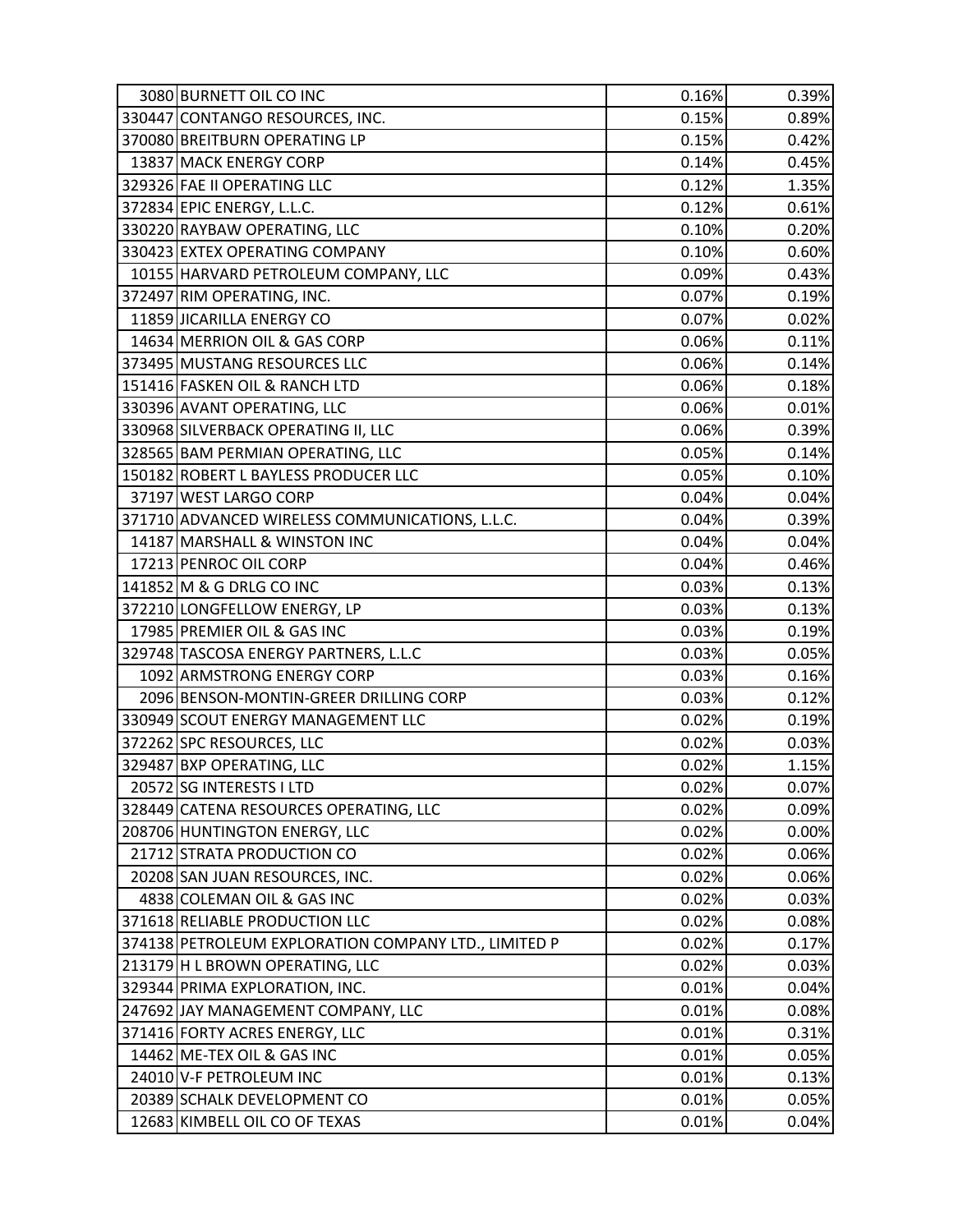| 329399 NORTH FORK OPERATING, LP             | 0.01% | 0.12% |
|---------------------------------------------|-------|-------|
| 372823 SMC OIL & GAS, INC.                  | 0.01% | 0.03% |
| 9338 GREAT WESTERN DRILLING CO              | 0.01% | 0.13% |
| 4537 CITATION OIL & GAS CORP                | 0.01% | 0.07% |
| 231429 MANZANO LLC                          | 0.01% | 0.04% |
| 331102 FE-NM, LLC                           | 0.01% | 0.02% |
| 370922 REMNANT OIL OPERATING, LLC           | 0.01% | 0.81% |
| 10605 HOLCOMB OIL & GAS INC                 | 0.01% | 0.05% |
| 373483 SOUTHBOUND GAS COMPANY               | 0.01% | 0.01% |
| 13931 MANANA GAS INC                        | 0.01% | 0.05% |
| 113315 TEXLAND PETROLEUM-HOBBS, LLC         | 0.01% | 0.08% |
| 188483 PHOENIX HYDROCARBONS OPERATING CORP  | 0.01% | 0.05% |
| 13998 MARALEX RESOURCES INC                 | 0.01% | 0.05% |
| 196069 MOMENTUM OPERATING CO INC            | 0.01% | 0.06% |
| 371496 SANTO PETROLEUM LLC                  | 0.01% | 0.01% |
| 256512 CML EXPLORATION, LLC                 | 0.01% | 0.06% |
| 372233 MAMMOTH EXPLORATION, LLC             | 0.01% | 0.12% |
| 24164 VINTAGE DRILLING LLC                  | 0.01% | 0.08% |
| 3044 BURGUNDY OIL & GAS OF N M INC          | 0.01% | 0.12% |
| 241333 CHEVRON MIDCONTINENT, L.P.           | 0.01% | 0.20% |
| 24942 WESTERN OIL & MINERALS LTD            | 0.01% | 0.02% |
| 160190 M E W ENTERPRISE                     | 0.01% | 0.08% |
| 15938 N M & O OPERATING CO                  | 0.01% | 0.07% |
| 370740 FOUNDATION ENERGY MANAGEMENT, LLC    | 0.00% | 0.05% |
| 330608 ROUGHHOUSE OPERATING, LLC            | 0.00% | 0.12% |
| 331054 MARLIN OPERATING, LLC                | 0.00% | 0.00% |
| 181109 CAMERON OIL & GAS INC                | 0.00% | 0.14% |
| 24558 WALSH & WATTS INC                     | 0.00% | 0.11% |
| 269184 ERNMAR INVESTMENTS, INC.             | 0.00% | 0.01% |
| 372290 RILEY PERMIAN OPERATING COMPANY, LLC | 0.00% | 0.02% |
| 141402 FULFER OIL & CATTLE LLC              | 0.00% | 0.15% |
| 372548 CONTINENTAL RESOURCES, INC.          | 0.00% | 0.00% |
| 371029 JR CONE OPERATING, LLC               | 0.00% | 0.01% |
| 4076 CHAPARRAL OIL & GAS CO                 | 0.00% | 0.02% |
| 195670 ROBERTSON RESOURCES, INC             | 0.00% | 0.03% |
| 215879 ENDURA ENERGY LLC                    | 0.00% | 0.01% |
| 330539 STANOLIND PERMIAN LLC                | 0.00% | 0.03% |
| 20497 SEELY OIL CO                          | 0.00% | 0.13% |
| 258660 THREE FORKS RESOURCES, LLC           | 0.00% | 0.04% |
| 13796 M R SCHALK                            | 0.00% | 0.01% |
| 18973 REDWOLF PRODUCTION INC                | 0.00% | 0.03% |
| 25111 HUDSON OIL COMPANY OF TEXAS           | 0.00% | 0.13% |
| 25593 ZACHARY OIL OPERATING CO              | 0.00% | 0.02% |
| 11996 JOHN E SCHALK                         | 0.00% | 0.02% |
| 21013 SNOW OIL & GAS INC                    | 0.00% | 0.03% |
| 151323 PRIDE ENERGY COMPANY                 | 0.00% | 0.08% |
| 18099 PRIME OPERATING CO                    | 0.00% | 0.01% |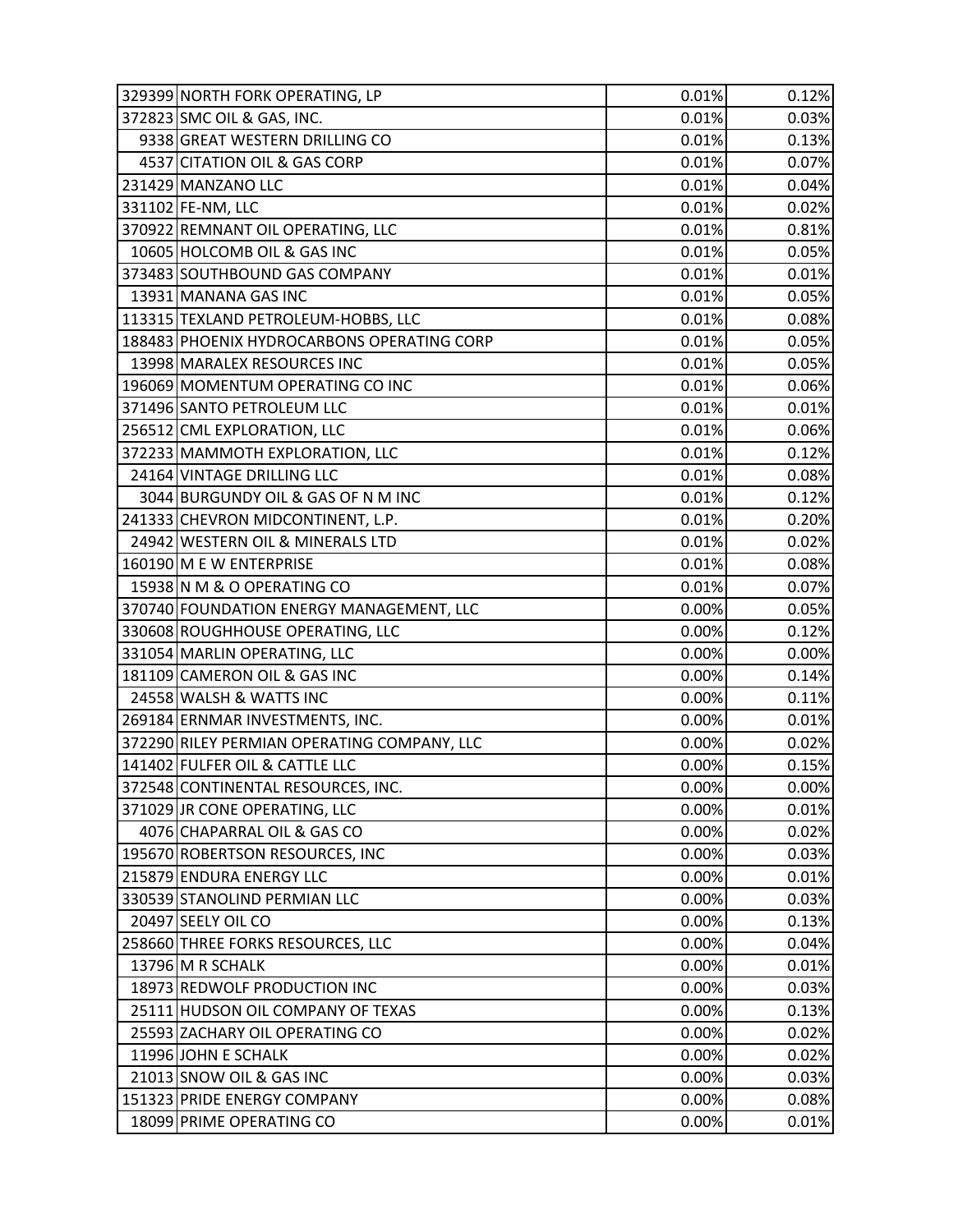| 372759 U.S. ENERGY DEVELOPMENT CORPORATION        | 0.00% | 0.01% |
|---------------------------------------------------|-------|-------|
| 12254 JPH OIL PRODUCERS DBA JIMMY P HODGE         | 0.00% | 0.01% |
| 177888 WAGNER OIL CO.                             | 0.00% | 0.01% |
| 328213 KEM VENTURES, LP                           | 0.00% | 0.03% |
| 371347 FOUR STARR PRODUCTION, LLC                 | 0.00% | 0.00% |
| 19111 RHOMBUS OPERATING CO LTD                    | 0.00% | 0.08% |
| 224367 MORGAN OPERATING, INC.                     | 0.00% | 0.02% |
| 371846 RAW OIL & GAS, INC.                        | 0.00% | 0.02% |
| 258867 STEVENSON OIL COMPANY, INC.                | 0.00% | 0.03% |
| 330205 MAXIMUM LEASE SERVICE, INC                 | 0.00% | 0.03% |
| 225437 SBKF, LLC                                  | 0.00% | 0.14% |
| 309777 RAM ENERGY LLC                             | 0.00% | 0.02% |
| 371698 HPPC, INC.                                 | 0.00% | 0.11% |
| 16788 P-R-O MANAGEMENT INC                        | 0.00% | 0.01% |
| 785 AMTEX ENERGY INC                              | 0.00% | 0.01% |
| 330921 T AND DS LUBE DOCTORS LLC                  | 0.00% | 0.00% |
| 330655 ABO PETROLEUM, LLC                         | 0.00% | 0.01% |
| 291444 DIAMOND S ENERGY COMPANY                   | 0.00% | 0.01% |
| 216330 KINNEY INCORPORATED                        | 0.00% | 0.01% |
| 328230 SUNSET 2018, LLC                           | 0.00% | 0.02% |
| 118600 WARREN AMERICAN OIL CO                     | 0.00% | 0.01% |
| 2832 BRIDWELL OIL CO                              | 0.00% | 0.01% |
| 19940 S & J OIL & GAS CO                          | 0.00% | 0.00% |
| 24225 W A MONCRIEF JR                             | 0.00% | 0.01% |
| 373671 UNITEX OIL & GAS, L.L.C.                   | 0.00% | 0.07% |
| 162738 MICHAEL PIERCE                             | 0.00% | 0.00% |
| 292731 BOGE, INC.                                 | 0.00% | 0.01% |
| 372658 YATES INDUSTRIES LLC                       | 0.00% | 0.01% |
| 328537 NUEVIDA RESOURCES, LLC                     | 0.00% | 0.01% |
| 12444 PROVIDENCE ENERGY SERVS INC.-KELTON OP CORP | 0.00% | 0.07% |
| 245872 JUDAH OIL LLC                              | 0.00% | 0.03% |
| 330782 SCO PERMIAN, LLC                           | 0.00% | 0.00% |
| 265076 PNL OPERATING, LLC                         | 0.00% | 0.00% |
| 25542 YATES ENERGY CORP                           | 0.00% | 0.02% |
| 21602 TRILOGY OPERATING INC                       | 0.00% | 0.01% |
| 131559 PURVIS OPERATING CO                        | 0.00% | 0.01% |
| 330662 K&M RESOURCES LLC                          | 0.00% | 0.05% |
| 13156 LAWRENCE W RITTER                           | 0.00% | 0.00% |
| 328666 TAMAROA OPERATING, LLC                     | 0.00% | 0.01% |
| 185239 ENERDYNE, LLC                              | 0.00% | 0.03% |
| 296260 ENERGEX, LLC                               | 0.00% | 0.00% |
| 13215 LEE M CRANE                                 | 0.00% | 0.01% |
| 2969 ANDERSON OIL LTD., LLP                       | 0.00% | 0.01% |
| 22767 EASTLAND OIL CO                             | 0.00% | 0.04% |
| 370364 WHITE ROCK OIL & GAS, LLC                  | 0.00% | 0.01% |
| 7590 ETL HYDROCARBONS INC                         | 0.00% | 0.01% |
| 25504 YARBROUGH OIL LP                            | 0.00% | 0.02% |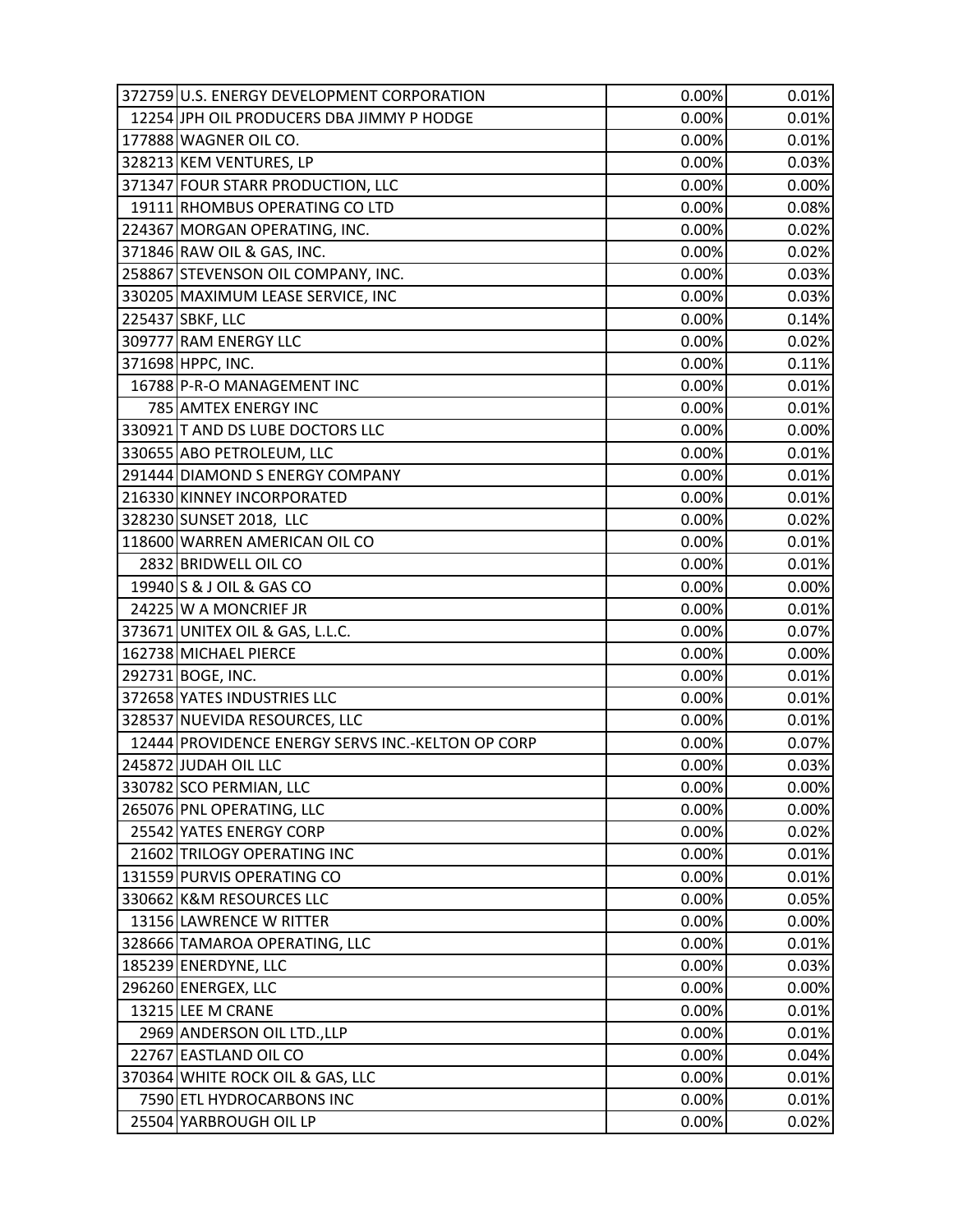| 25454 WTG EXPLORATION INC                         | 0.00% | 0.00% |
|---------------------------------------------------|-------|-------|
| 253499 REGINA OIL & GAS LLC                       | 0.00% | 0.00% |
| 163458 SYNERGY OPERATING LLC                      | 0.00% | 0.01% |
| 258692 CHRISTMAS, LLC                             | 0.00% | 0.00% |
| 164726 HUNT CIMARRON LIMITED PARTNERSHIP          | 0.00% | 0.02% |
| 148981 MIDLAND OPERATING INC.                     | 0.00% | 0.10% |
| 213843 DRIFTWOOD OIL, LLC                         | 0.00% | 0.01% |
| 228296 K P KAUFFMAN COMPANY INC                   | 0.00% | 0.16% |
| 236183 TANDEM ENERGY CORPORATION                  | 0.00% | 0.35% |
| 309291 KASH OPERATING LLC                         | 0.00% | 0.01% |
| 371452 ROBERTSON-BRYCE MANAGEMENT, LLC            | 0.00% | 0.00% |
| 17733 PIERCE PRODUCTION COMPANY, LLC              | 0.00% | 0.01% |
| 149021 TEXON OIL COMPANY, INC.                    | 0.00% | 0.00% |
| 328733 FLINT OAK ENERGY, LLC                      | 0.00% | 0.11% |
| 291567 DOMINION PRODUCTION COMPANY, LLC           | 0.00% | 0.26% |
| 280554 CFM OIL, LLC                               | 0.00% | 0.23% |
| 330522 ACACIA OPERATING COMPANY, LLC              | 0.00% | 0.12% |
| 373276 PHX ENERGY, LLC                            | 0.00% | 0.10% |
| 372066 SEGURO OIL AND GAS, LLC                    | 0.00% | 0.08% |
| 154329 SANDLOTT ENERGY (JACKIE BREWER DBA)        | 0.00% | 0.07% |
| 19219 RICHARDSON OPERATING CO                     | 0.00% | 0.06% |
| 373910 FRANKLIN MOUNTAIN ENERGY LLC               | 0.00% | 0.04% |
| 236312 FREEDOM ENERGY LLC                         | 0.00% | 0.04% |
| 305286 UPLAND PRODUCTION COMPANY                  | 0.00% | 0.04% |
| 246205 HARLOW ENTERPRISES LLC                     | 0.00% | 0.04% |
| 181802 SAMUEL DALE HUGHES DBA HUGHES DRILLING CO. | 0.00% | 0.03% |
| 124768 MNA ENTERPRISES LTD CO                     | 0.00% | 0.03% |
| 163645 JKM ENERGY, LLC                            | 0.00% | 0.03% |
| 297512 M&M OIL, LLC                               | 0.00% | 0.03% |
| 12627 KEVIN O BUTLER & ASSOC INC                  | 0.00% | 0.03% |
| 3420 C O FULTON                                   | 0.00% | 0.02% |
| 372938 JOINT RESOURCES COMPANY                    | 0.00% | 0.02% |
| 19381 ROBERT H FORREST JR OIL LLC                 | 0.00% | 0.01% |
| 157624 NUROC ENERGY INCORPORATED                  | 0.00% | 0.01% |
| 180387 FINLEY RESOURCES INC                       | 0.00% | 0.01% |
| 37277 SUMMIT RESOURCES MANAGEMENT LLC             | 0.00% | 0.01% |
| 26460 SABRE OP INC                                | 0.00% | 0.01% |
| 219023 THOMAS AND RUBY PARKINSON TRUST            | 0.00% | 0.01% |
| 149441 RELIANCE ENERGY, INC.                      | 0.00% | 0.01% |
| 230387 PARALLEL PETROLEUM LLC                     | 0.00% | 0.01% |
| 270085 B2J, L.L.C.                                | 0.00% | 0.00% |
| 269267 801 LLC                                    | 0.00% | 0.01% |
| 374034 FLAT CREEK RESOURCES, LLC                  | 0.00% | 0.01% |
| 373626 PERMIAN WATER SOLUTIONS, LLC               | 0.00% | 0.01% |
| 257988 LG&S OIL COMPANY, LLC                      | 0.00% | 0.00% |
| 6224 DINERO OPERATING CO                          | 0.00% | 0.00% |
| 11485 JACK D KNOX                                 | 0.00% | 0.00% |